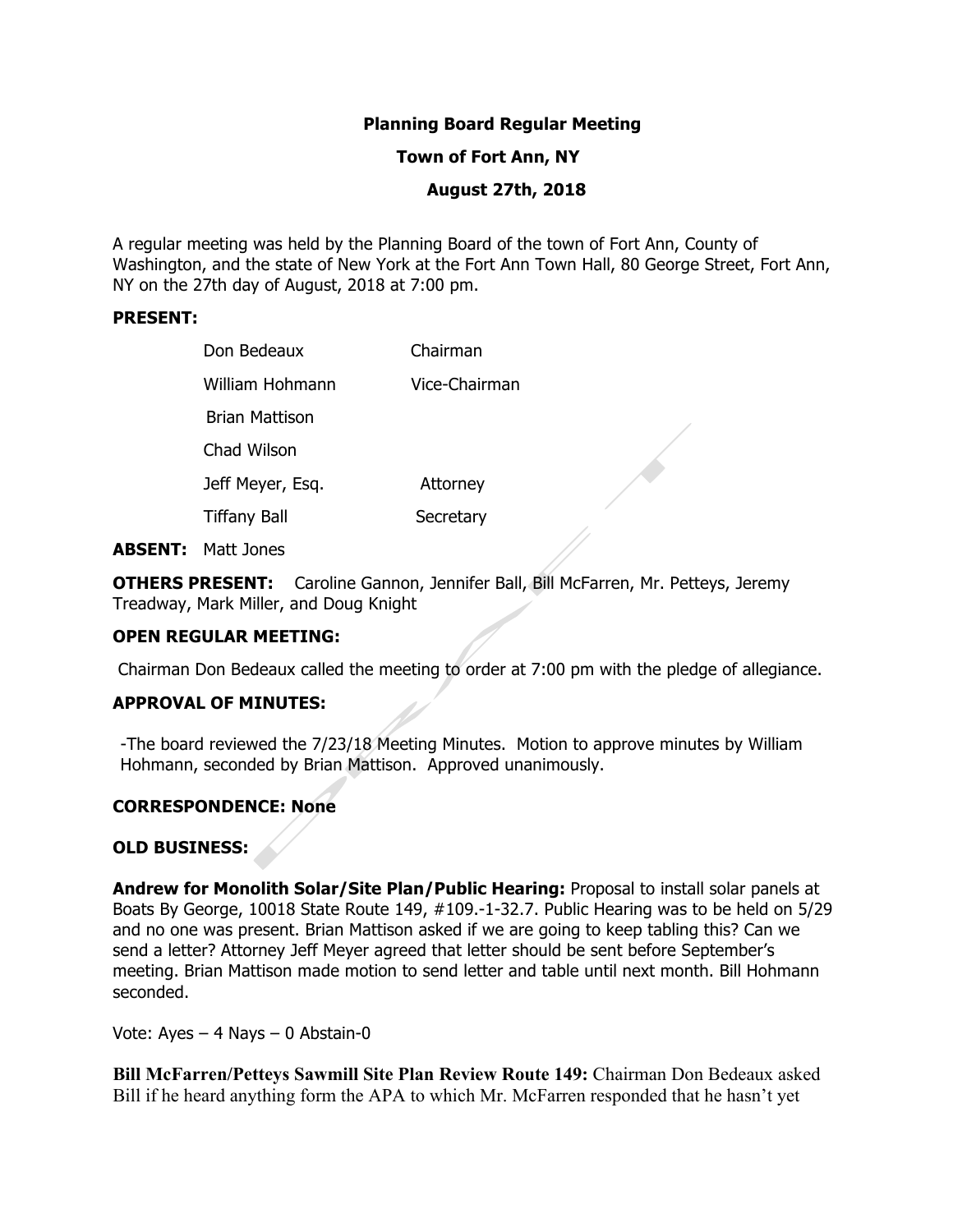heard anything. Don advised Mr. McFarren that he was supposed to be cleaning up the site. Bill explained that he had cleaned up some. He moved tires, got rid of the truck that was out front etc. Brian Mattison asked attorney Jeff Meyer if he could send a letter to the APA requesting an update and Mr. Meyer agreed. Brian made motion to table until next month, Bill Hohmann seconded.

Vote: Ayes  $-4$  Nays  $-0$  Abstain  $-0$ 

# **Doug Knight Sawmill:**

Don Bedeaux: "Does anyone have any questions?"

Brian Mattison: "I don't think so, it seems pretty straight forward."

Don Bedeaux: "Doug, I don't see that you have listed any hours of operation on your site plan review."

Doug Knight: "Well it is very weather dependent. I am working on having a building built. I have gotten quotes, just need to make a decision as to who to go with."

Brian Mattison: "When will you have the building built?"

Doug Knight: "I have two quotes, I just need to make the decision and get the permits etc."

Don Bedeaux: "That would be done with the county."

Mark Miller: "I can get you a copy of the apps."

Don Bedeaux: "Our big concern is hours and days."

Doug Knight: "I can't control when loggers drop off to me but would I be able to set logging hours but if I am doing quiet things like moving logs, is that okay?"

Brian Mattison: "We really just need a ballpark."

Doug Knight: "I got hit with a large rush order, if I have to work later, I do."

Don Bedeaux: "We need to have an equipment agreement."

Doug Knight: " I am trying, I bought an electric chainsaw, I will weld my forks, I am trying so hard."

Brian Mattison: "How about 7am-7pm 6 days a week, no Sunday hours except deliveries."

Bill Hohmann made motion for public hearing, Brian Mattison seconded.

Vote:  $Ayes - 4$  Nays  $- 0$  Abstain  $- 0$ 

### **Caroline Gannon Lot 3 Carroll Lane Fort Ann, NY – Boundary Line Adjustment:**

Don Bedeaux: "Do you have a map?"

Caroline: "Oh, I'm sorry; I thought I had turned in a map."

Caroline: "The concrete slab is gone."

Jeff Meyer: "Do you know where the septic is?"

Caroline: "Ours just got approved to go here, 100 feet from water and 20 feet from the house." Bill Hohmann made motion to approve boundary line adjustment without creating new lots. Brian Mattison seconded.

Vote:  $Ayes - 4$  Nays – 0 Abstain – 0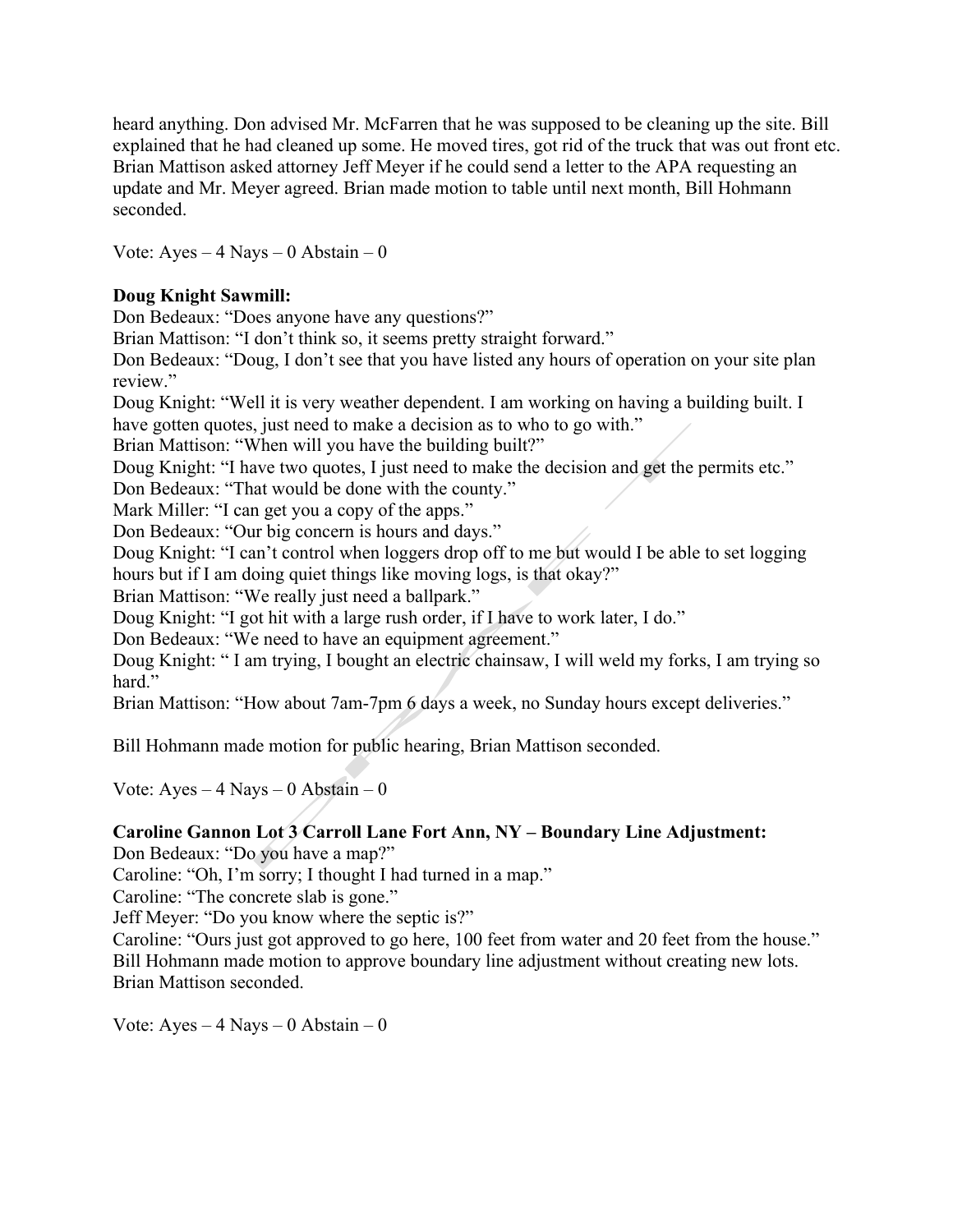## **Gregg Oudderkirk 360 Clay Hill Rd Fort Ann 104.-2-19 & 104.-2-20 Subdivision Request Represented by Jen Ball:**

Jeff Meyer: "We are waiting on draft easement & right of way."

Ms. Ball: "He didn't send it?"

Jeff Meyer: "No, he did not."

Ms. Ball: "If there is any issue with the 2 lots we can just make it one."

Don Bedeaux: "No issue with the 2 lots, it's the right of way easement issue."

Ms. Ball: "Is that something that we can send you after or do we need to wait?"

Bill Hohmann: "We could approve with conditions."

Don Bedeaux opened the public hearing for Ms. Ball. Jennifer explained that they were subdividing 1 large 99 acre lot into smaller lots. Don Bedeaux asked if the public had any questions, to which there were none. Bill Hohmann made motion to close public hearing, Brian Mattison seconded.

Bill Hohmann made motion to approve subdivision contingent upon attorney's approval of easements. Chad Wilson asked if verbiage will be clear enough to avoid any future issues and Jeff Meyer explained it will define the maintenance and that it will be on the mylar, deed or separate agreement if they really can't agree, there is road frontage available. Brian Mattison seconded.

VoteL Ayes – 4 Nays - 0 Abstain - 0

**Jeremy Treadway ADK,MX Motorcross Track, 10786 State Route 149:** Don Bedeaux opened the public hearing for ADK MX Motorcross.

Jeremy: "We are asking for 20 sites for parking. We have had to go through DOH to make these campsites. No more than 7 days, 7 days is only if I have an event, it will mostly be 1 or 2 nights. It's been hard for them to come then pack up, leave and have to come back."

Brian Mattison inquired about any changes since Mr. Treadway was last before the planning board? Mr. Treadway explained that the only thing that has changed is verbal approvals, waiting on the documents. "DOH wants a dump station drawing that we have to build."

Brian Mattison asked attorney Jeff Meyer if the planning board is required to have a copy of that and Jeff explained that it is recommended that the planning board have all copies of approvals before anyone stays on site.

Mr. Treadway: "My guidelines get ruled by DOH, am I correct?"

Jeff Meyer: "It depends on the change. If DOH had you build 3 bath houses you would have to come back before the board to amend your site plan."

Bill Hohmann made motion to close public hearing and Brian Mattison seconded.

Attorney Jeff Meyer read environmental Assessment Form. Brian Mattison made motion for negative declaration, Bill Hohmann seconded.

Vote:  $Ayes - 4$  Nays – 0 Abstain – 0

Mr Treadway: "Is it possible that I get a copy of the resolution before it goes to the county?"